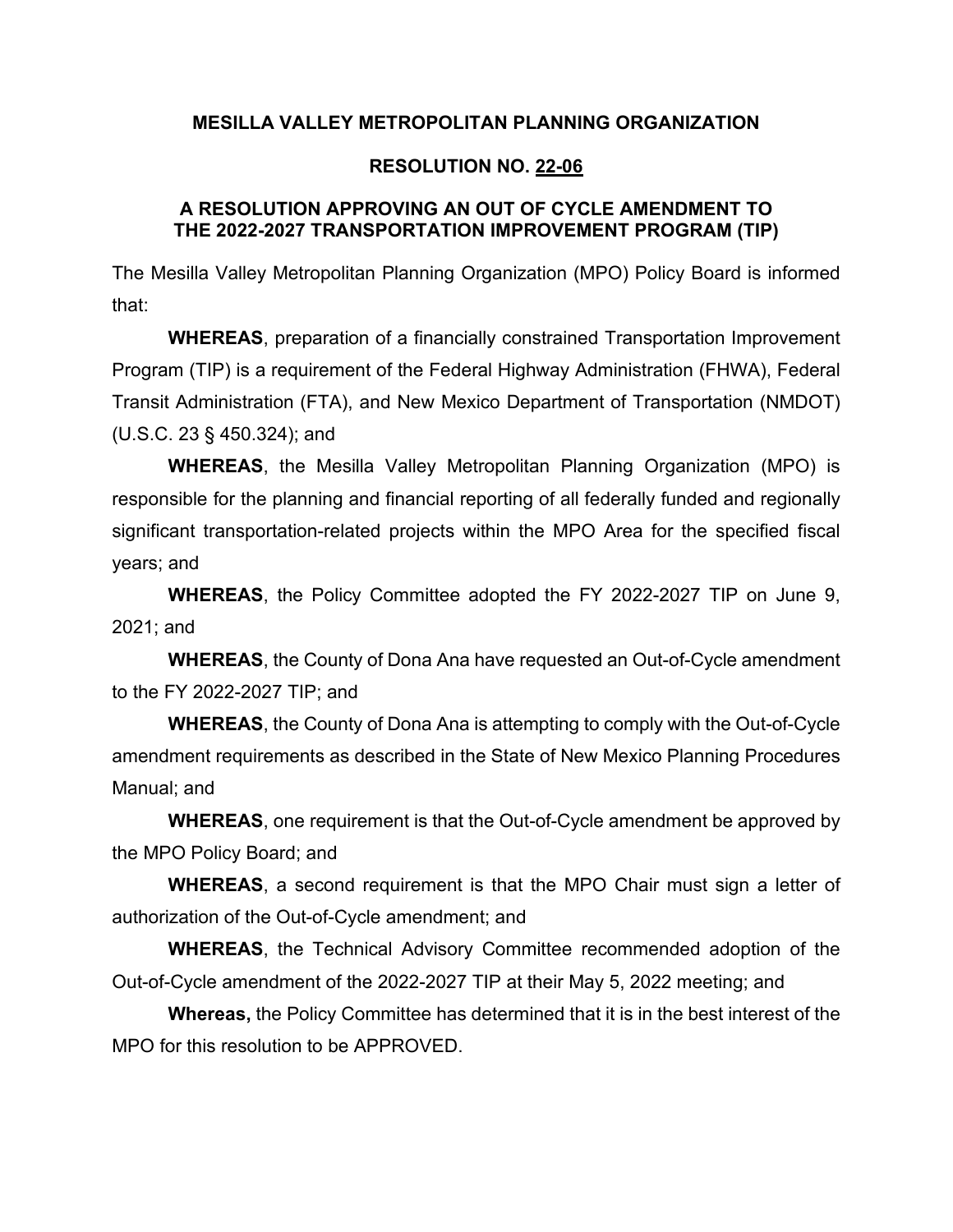NOW, THEREFORE, be it resolved by the Policy Committee of the Mesilla Valley Metropolitan Planning Organization:

 $(1)$ 

THAT the Mesilla Valley Metropolitan Planning Organization's Fiscal Year 2022 -2027 Transportation Improvement Program, as shown in Exhibit "A" attached hereto and made part of this resolution, is hereby approved.

 $(II)$ 

THAT the Mesilla Valley MPO's Self-Certification, as contained in Exhibit "B", attached hereto and made part of this resolution is hereby approved.

 $(III)$ 

THAT the MPO Chair is authorized to sign the accompanying letter.

 $(IV)$ 

THAT MPO staff are hereby authorized to take appropriate and legal actions to implement this Resolution.

DONE and APPROVED this 11th day of May 12021.

ATTEST: Recording Secretary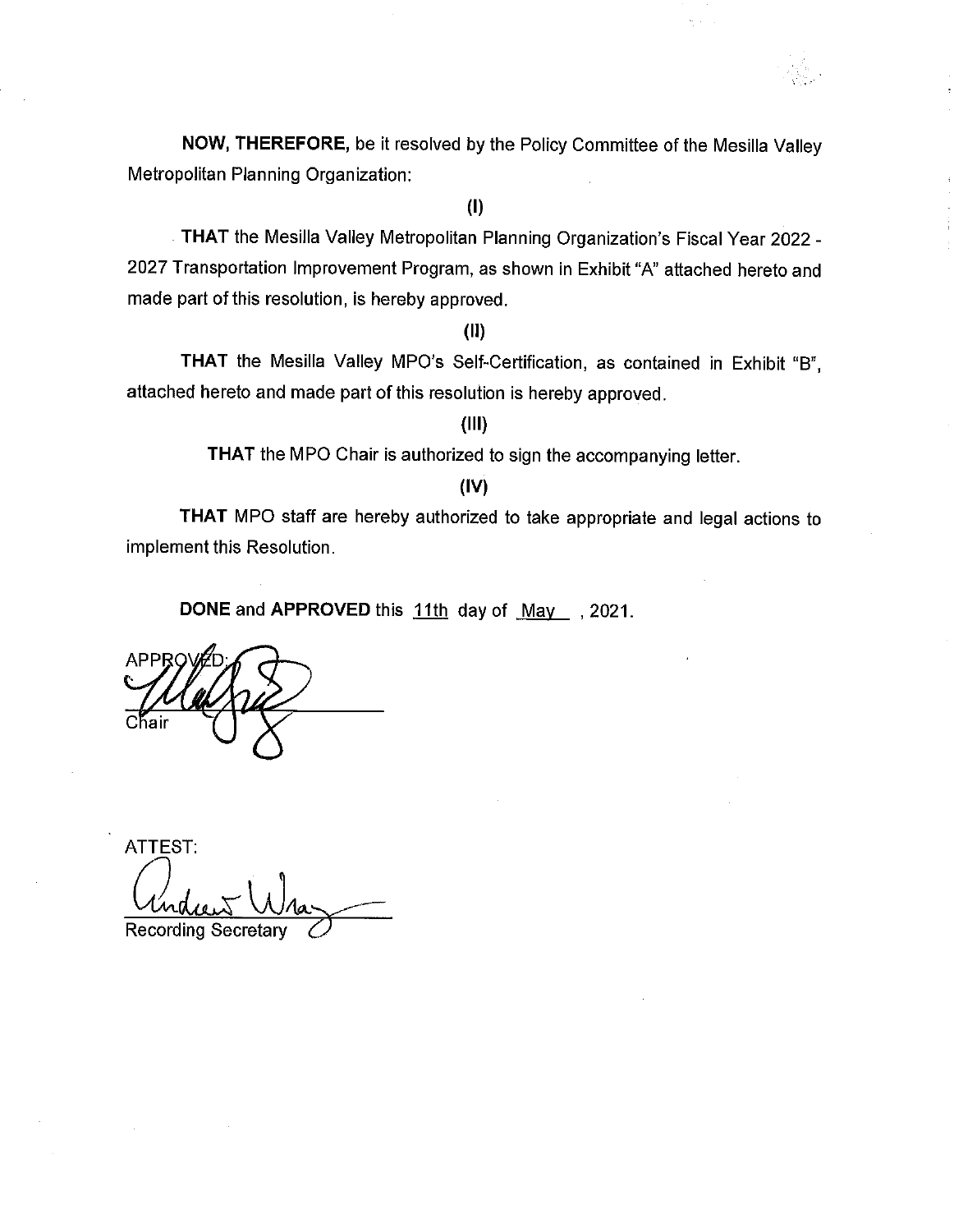| Motion By:                  | <b>Councilor Corran</b> |
|-----------------------------|-------------------------|
| Second By:                  | Mayor Barraza           |
|                             |                         |
| VOTE:                       |                         |
| <b>Chair Sanchez</b>        | Yes                     |
| Vice-Chair Johnson-Burick   | Absent                  |
| Mayor Barraza               | Yes                     |
| <b>Councilor Bencomo</b>    | Yes                     |
| <b>Councilor Corran</b>     | Yes                     |
| Dist. Eng. Doolittle        | Yes                     |
| <b>Commissioner Ellins</b>  | Yes                     |
| <b>Councilor Graham</b>     | Absent                  |
| <b>Trustee Merrick</b>      | Absent                  |
| <b>Commissioner Murillo</b> | Absent                  |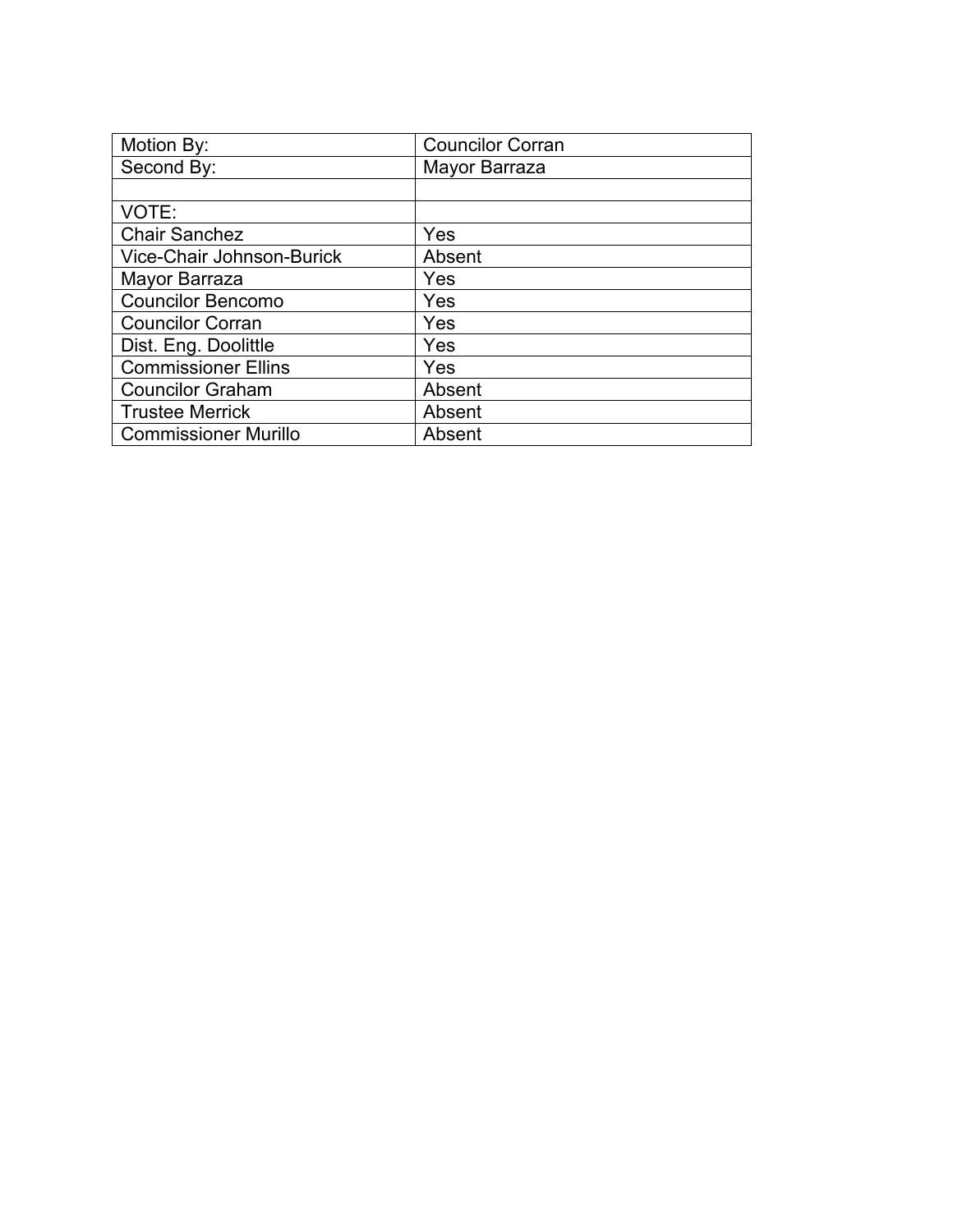| 2022 Expedited TIP Amendment         |                          |                |                |                |                  |                |                     |              |  |
|--------------------------------------|--------------------------|----------------|----------------|----------------|------------------|----------------|---------------------|--------------|--|
| LC00390 - Elks Drive Multi-use Trail |                          |                |                |                |                  |                |                     |              |  |
| <b>Phase</b>                         | <b>Fund Source</b>       | <b>FFY2022</b> | <b>FFY2023</b> | <b>FFY2024</b> | <b>FFY2025</b>   | <b>FFY2026</b> | <b>Future Years</b> | <b>Total</b> |  |
| <b>CON</b>                           | Nat Hwy Perf Prog (NHPP) | \$1,364,542    |                |                |                  |                |                     | \$1,364,542  |  |
| <b>CON</b>                           | <b>Road Fund</b>         | \$232,535      |                |                |                  |                |                     | \$232,535    |  |
|                                      | <b>Total CON</b>         | \$1,597,077    | \$0            | \$0            | \$0]             | \$0            | \$0                 | \$1,597,077  |  |
|                                      | <b>Total Programmed</b>  | \$1,597,077    | \$0            | \$0            | \$0 <sub>1</sub> | \$0            | \$0                 | \$1,597,077  |  |
|                                      |                          |                |                |                |                  |                |                     |              |  |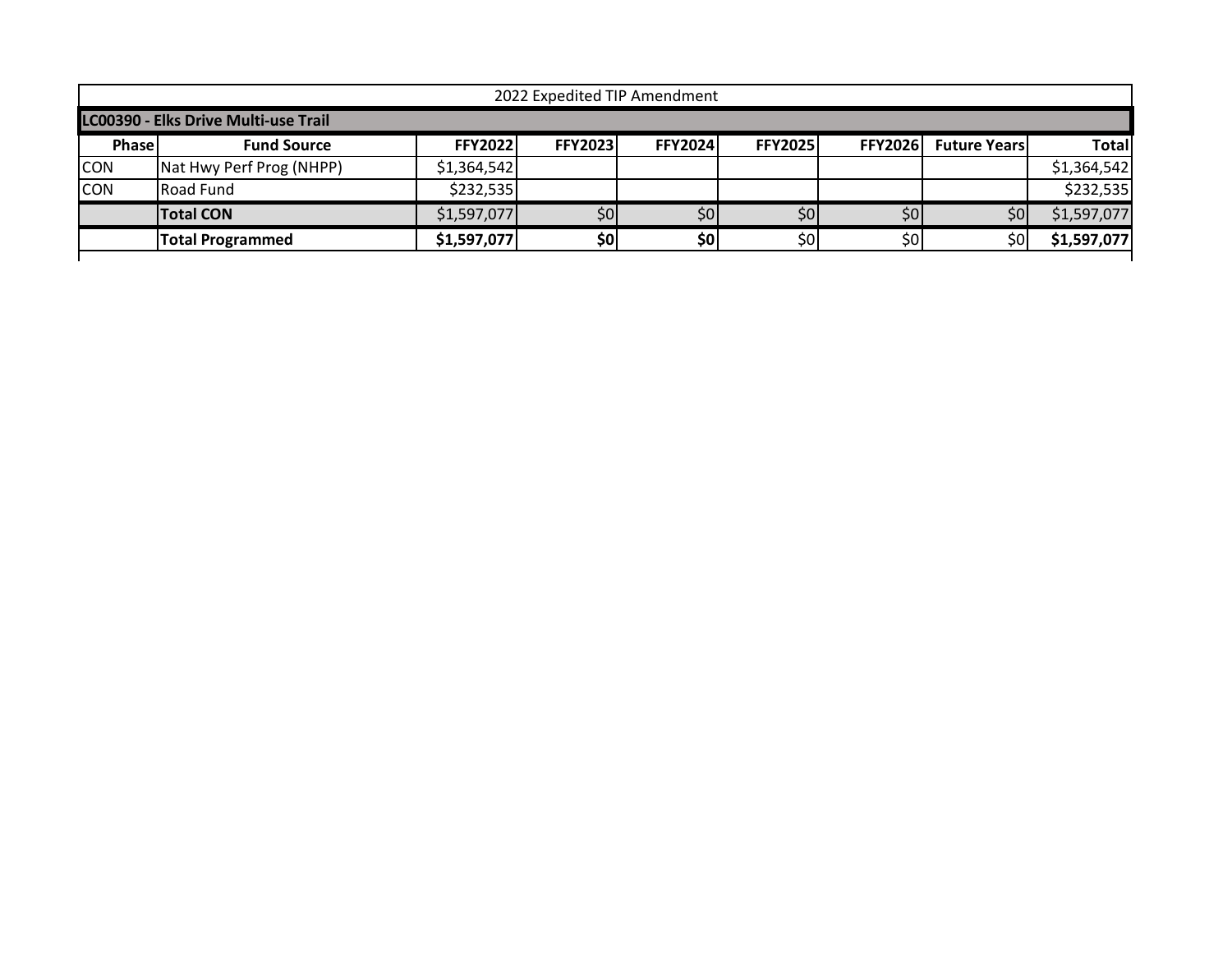

# **METROPOLITAN PLANNING ORGANIZATION**

SERVING LAS CRUCES, DOÑA ANA, AND MESILLA

P.O. BOX 20000 | LAS CRUCES NM | 88004 PHONE (575) 528-3222 | FAX (575) 528-3155 [http://mesillavalleympo.org](http://mesillavalleympo.org/)

### **Resolution 22-06 Exhibit "B"**

## **MESILLA VALLEY MPO SELF-CERTIFICATION STATEMENT**

In accordance with 23 U.S.C. 450.334, the New Mexico Department of Transportation (NMDOT), and the Mesilla Valley Metropolitan Planning Organization (MVMPO) for the Las Cruces urbanized area hereby certify that the transportation planning process meets the Performance-Based Planning and Programming (PBPP) requirements established in 23 CFR 450.326(d), 49 CFR 625, and 49 CFR 630. The projects selected in the FFY 2022 – 2027 Transportation Improvement Program (TIP) were developed from the priorities outlined in the NMDOT Asset Management Plan, the New Mexico Strategic Highway Safety Plan, and the New Mexico Freight Plan; and from the priorities outlined in the RoadRUNNER Transit Asset Management Plan, the RoadRUNNER Transit Short and Long Range Strategic Plans, and the City of Las Cruces Public Transportation Agency Safety Plan. The programmed projects support the adopted Performance Targets of the MVMPO for Performance Measure 1 (Safety), Performance Measure 2 (State of Good Repair), Performance Measure 3 (System Performance), and Transit Asset Management. The TIP was developed and reviewed by the MVMPO in accordance with the MVMPO Public Participation Plan and the MVMPO Title VI Plan. The MVMPO also certifies that the transportation planning process is addressing the major issues in the metropolitan planning area and is being conducted in accordance with all applicable requirements of:

(1) The fiscal constraint required in 23 C.F.R. 450;

(2) 49 U.S.C. 5323(l), 23 U.S.C. 135, and 23 U.S.C. 450.220;

(3) Title VI of the Civil Rights Act of 1964 and the Title VI assurance executed by each State under 23 U.S.C. 324 and 29 U.S.C. 794;

(4) Section 1101(b) of the Transportation Equity Act for the 21st Century (Pub. L. 105-178) regarding the involvement of Disadvantaged Business Enterprises in FHWA and FTA funded planning projects (Sec. 105(f), Pub. L. 97-424, 96 Stat. 2100; 49 CFR, Subtitle A, Part 26);

(5) The provisions of the Americans with Disabilities Act of 1990 (Pub. L. 101-336, 104 Stat. 327, as amended) and U. S. DOT implementing regulation;